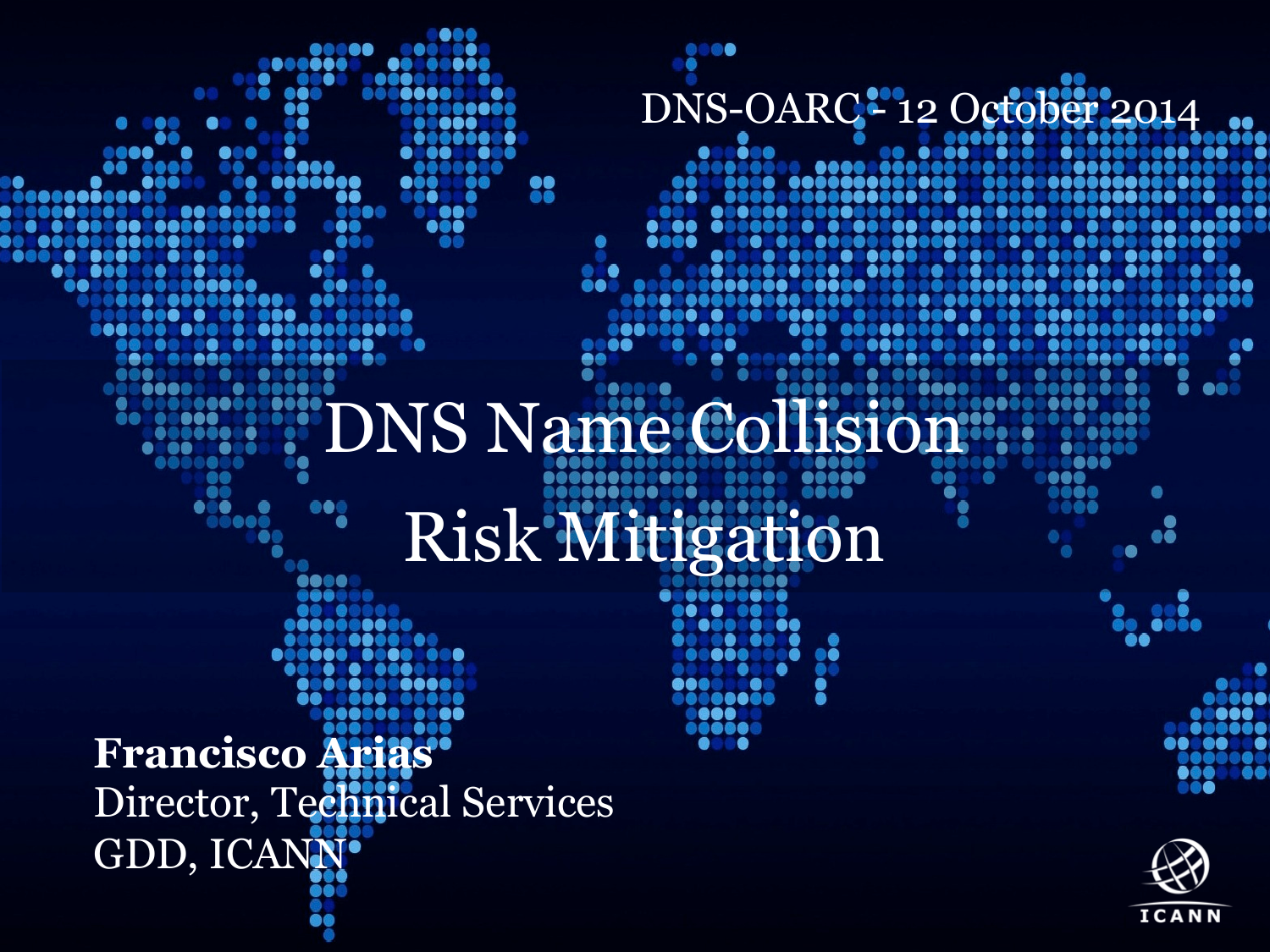#### $\overline{O}$ Agenda

- Name Collisions
- Mitigation Measures in New gTLDs
- Where to Obtain Help
- Q&A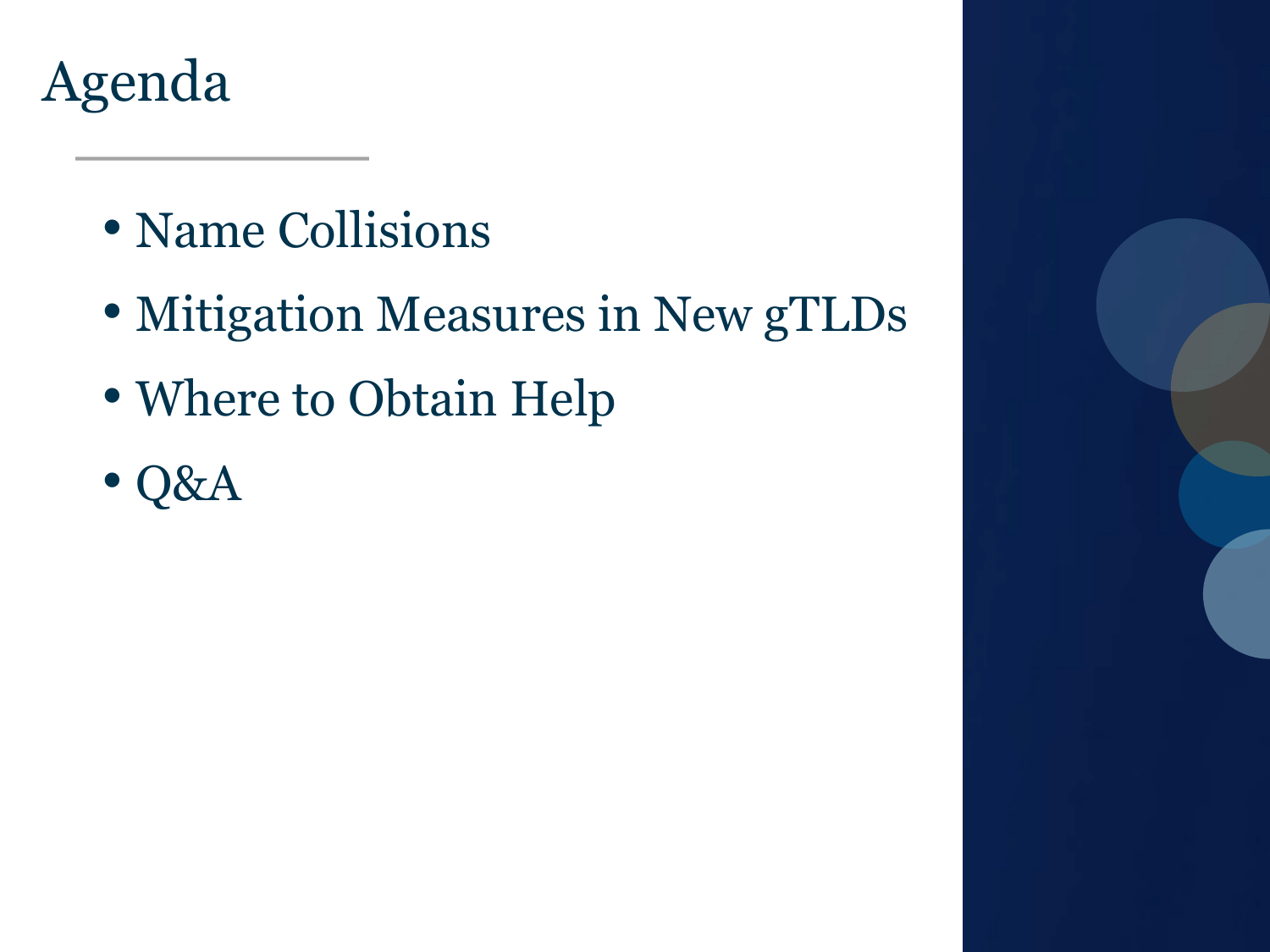### Name Collisions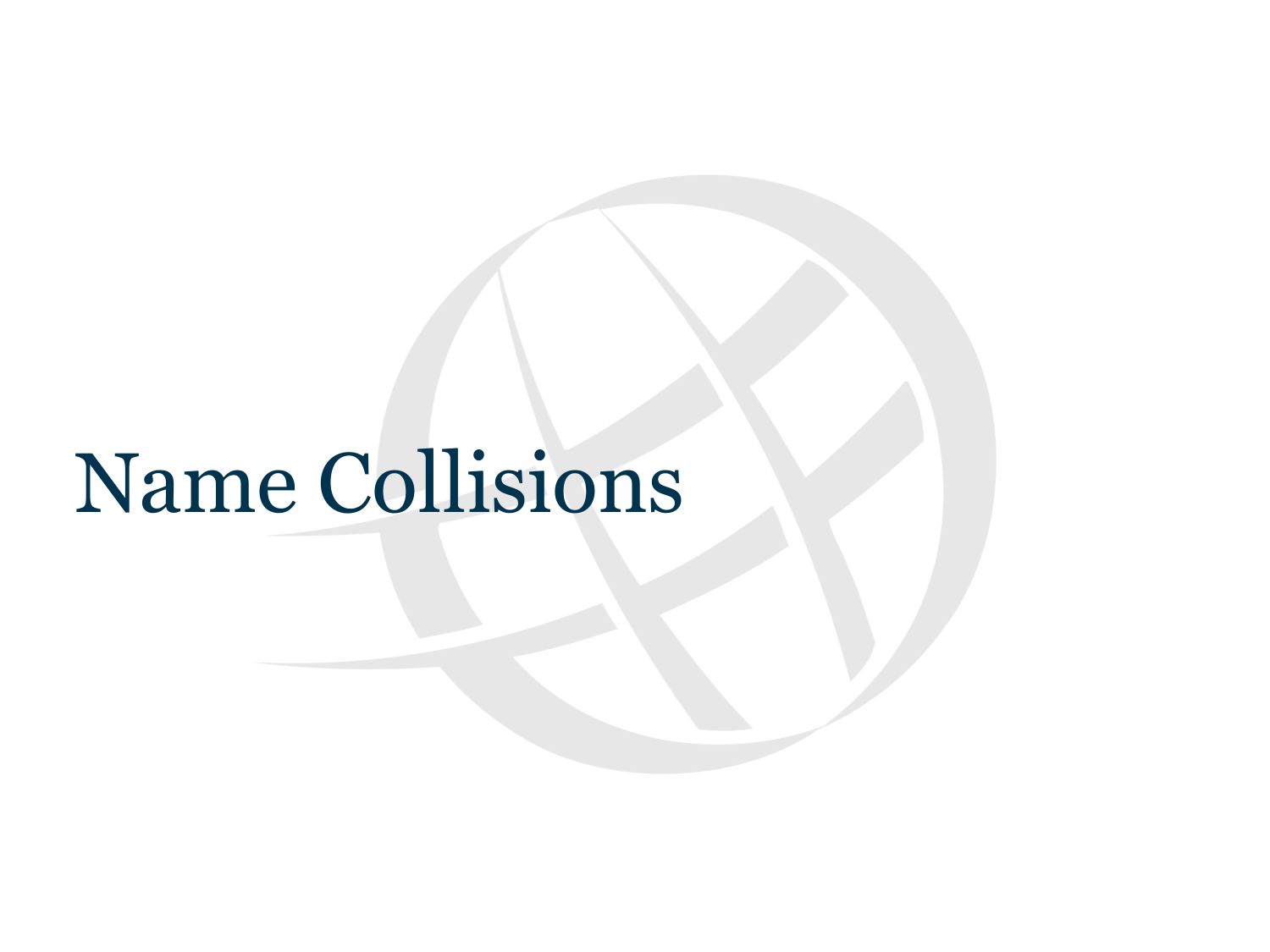#### $\overline{\phantom{a}}$ Name Collision – The Leak **COMPANY.CORP company.example INTERNAL NETWORK .Example**<br>**.Example** www.company.example **PUBLIC DNS NAME COLLISION** |<br>| does not exist

Private network configured in such a vate network confic Private network configured  $t_{\text{max}}$  that an in such a way that could "leak" the request to the public Domain Name System, when using a name in a private network that *does not exist* in the public DNS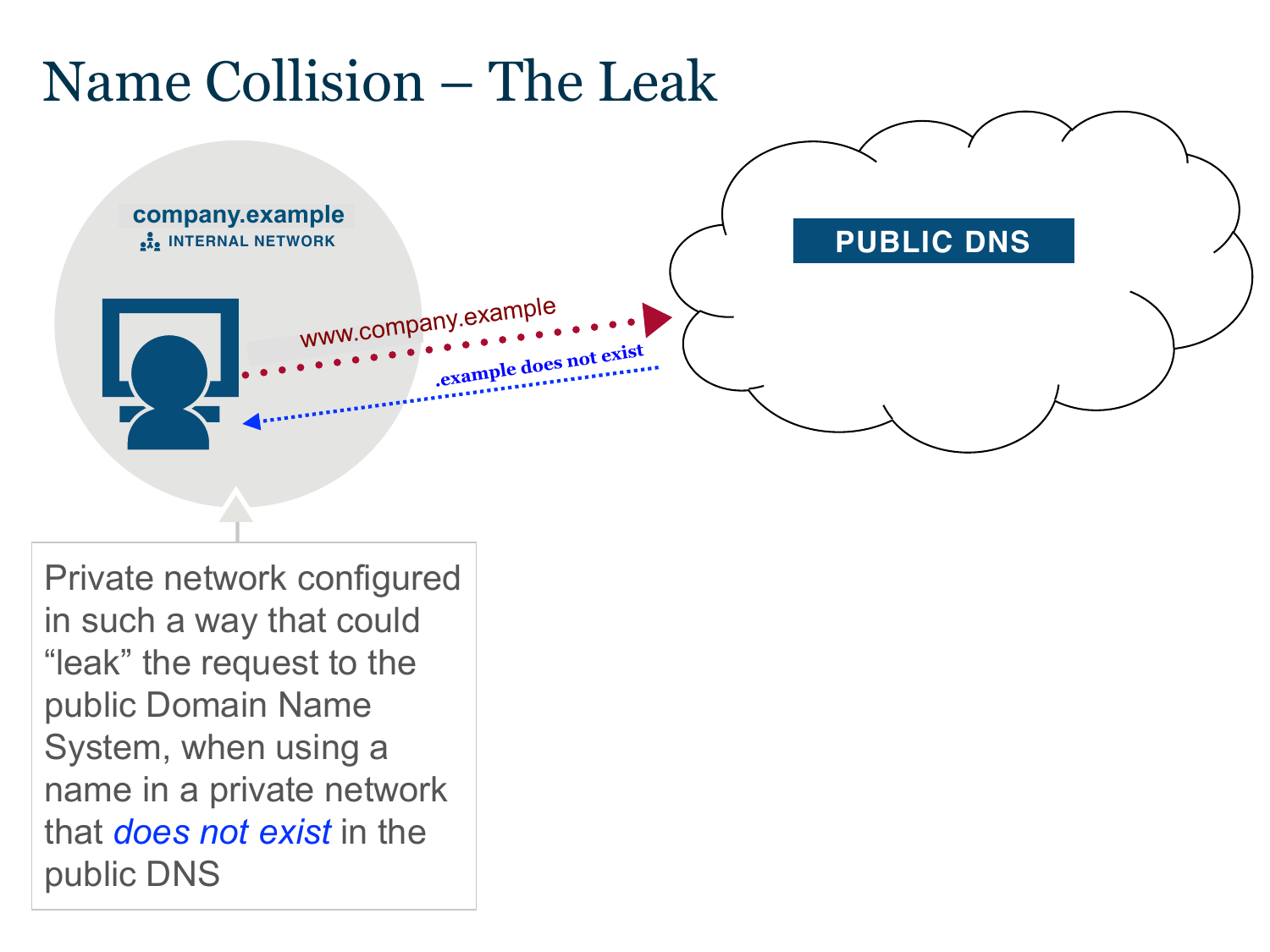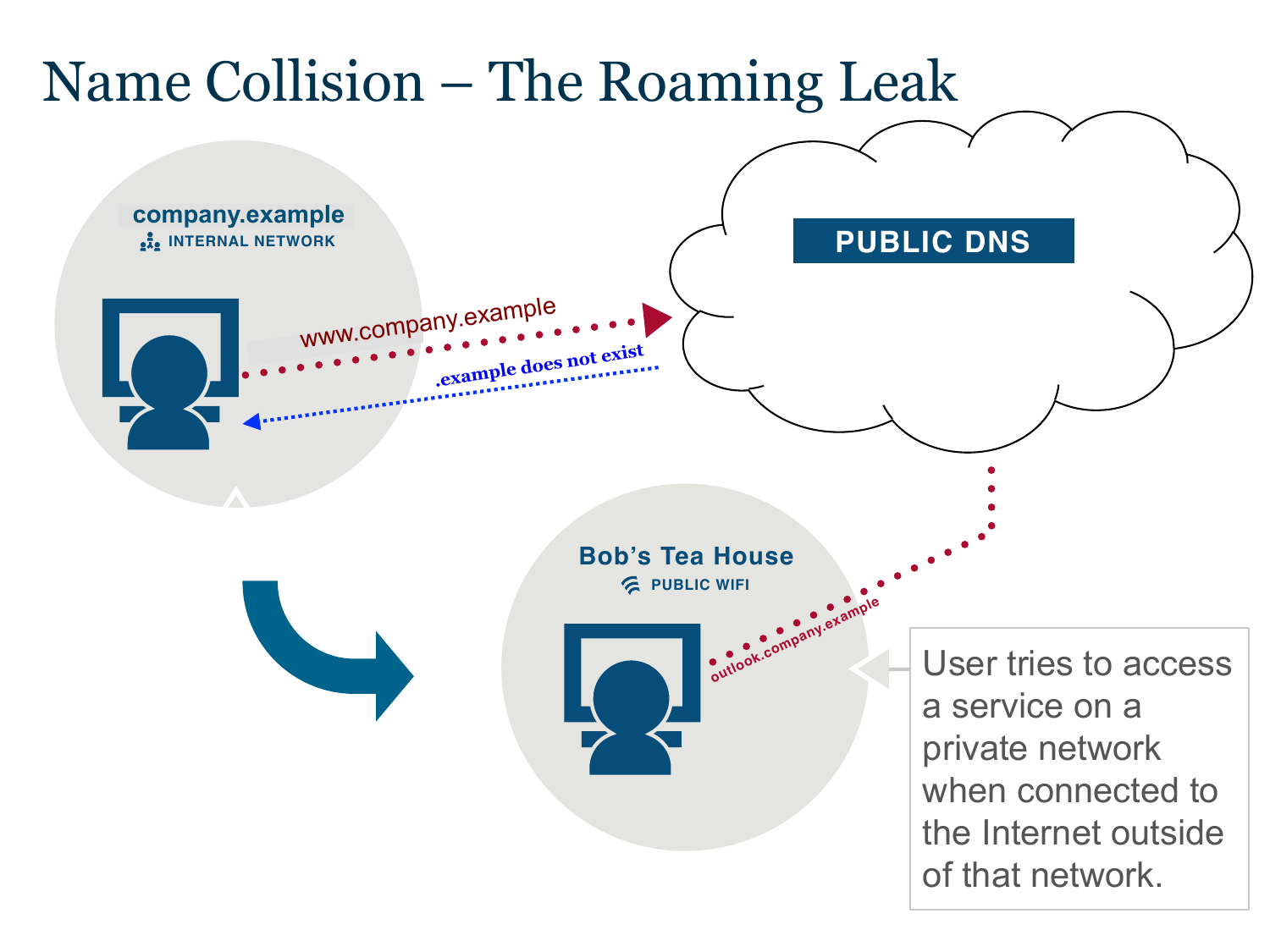#### Why Does This Happen? Text<sub>i</sub>

- Local DNS Name spaces
	- <sup>o</sup> Split-brain DNS
	- <sup>o</sup> Use of "adopted" names, from documentation
- Search List Processing
	- <sup>o</sup> Use of short unqualified domain names
	- <sup>o</sup> Falling back on DNS lookup failure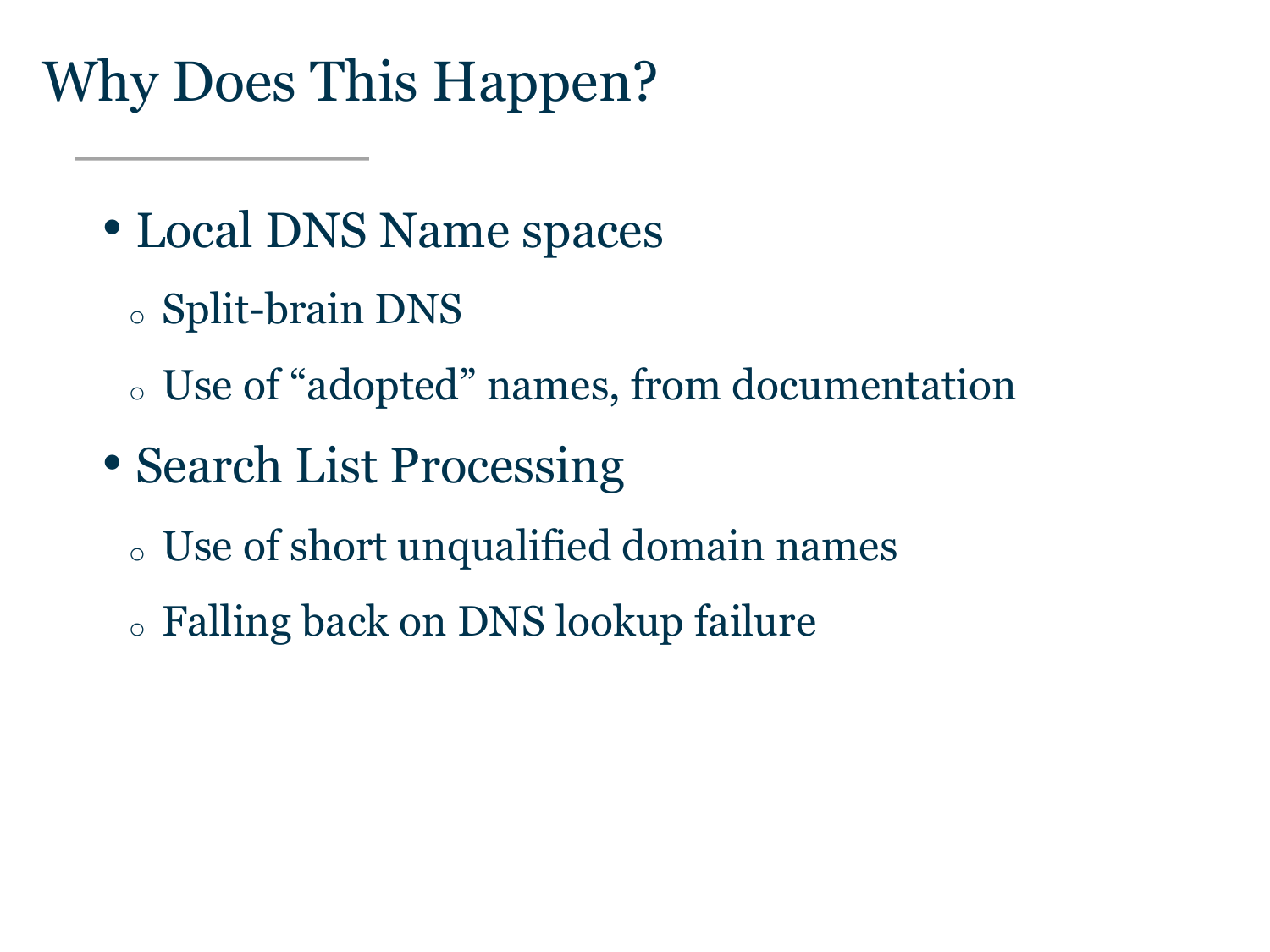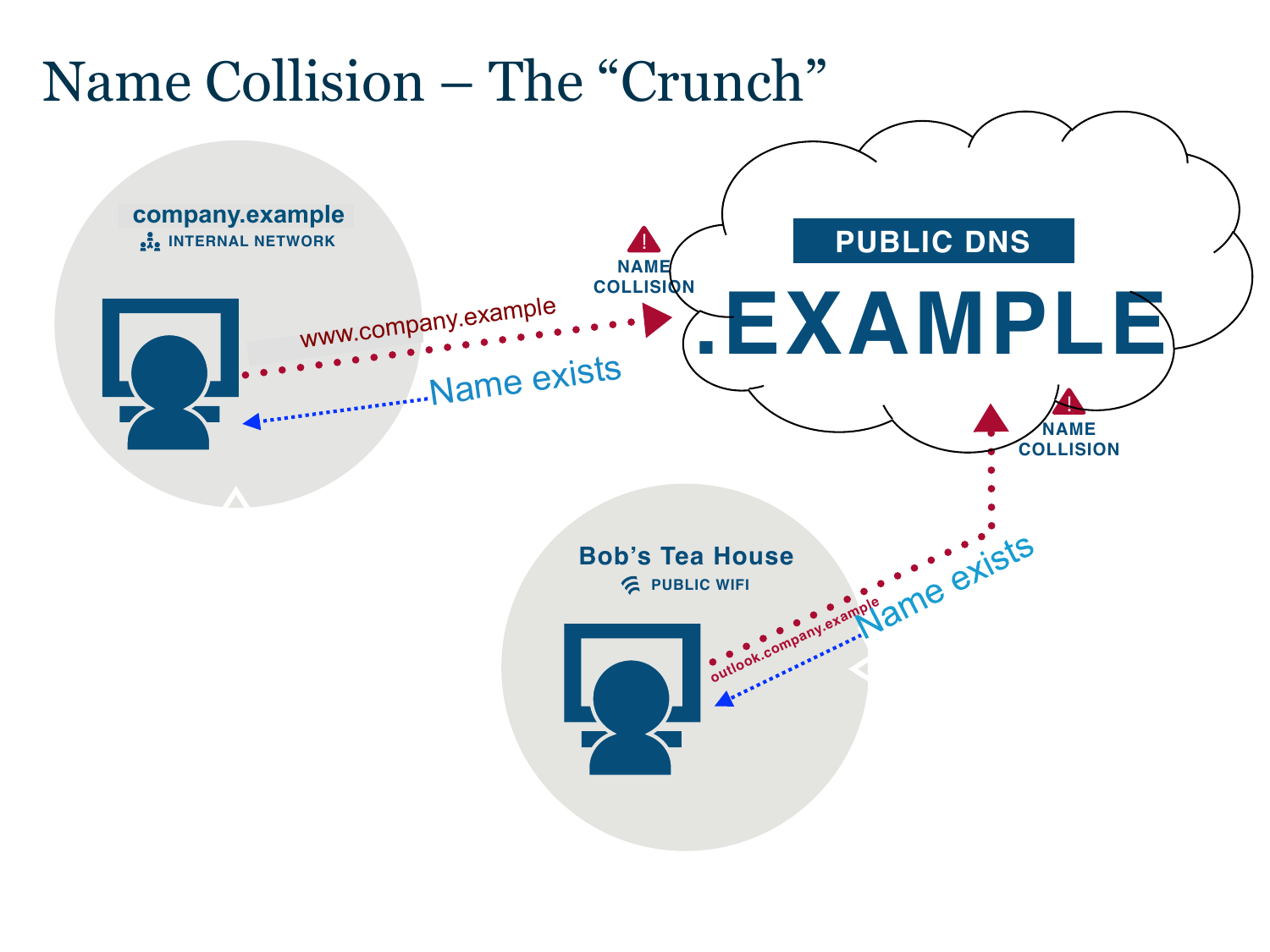#### $\sim$ As New Top-Level Domains are Added

- Once-failing names might "succeed"
	- <sup>o</sup> The name to address result may be different

- Operational Interruption
	- <sup>o</sup> At best, a nuisance to the user
	- <sup>o</sup> At worst; data leakage, security breach, etc.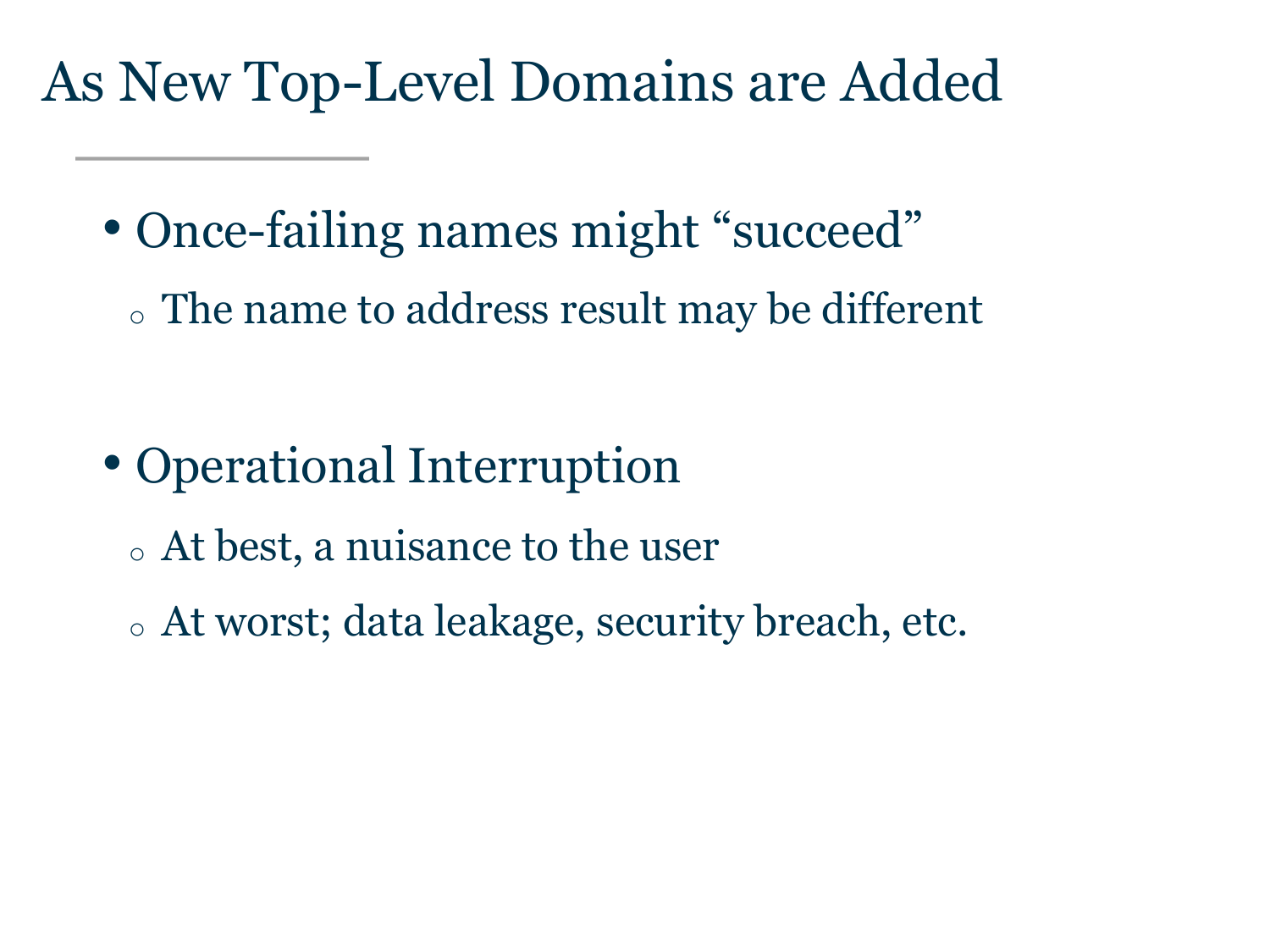# Mitigation Measures in New gTLDs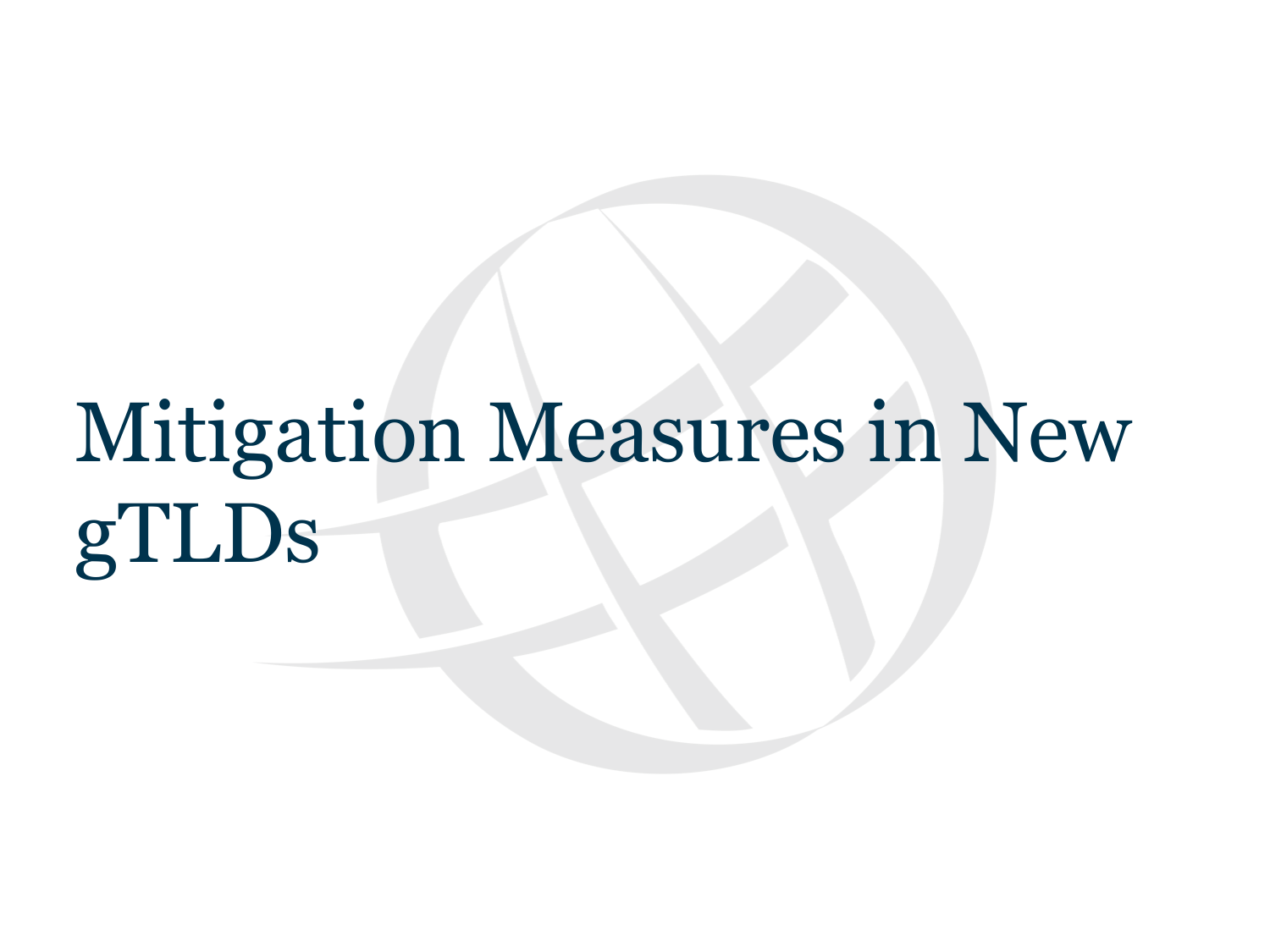### Mitigation Measures for New gTLDs text<sub>s</sub>

- Defer delegating three applied-for strings high risk strings
- 120-day no activation of names from contract signing – internal name certificates mitigation
- Name collision reporting and emergency response – for those that have collisions
- 90-day Controlled Interruption (CI) after delegation of new gTLD – general notification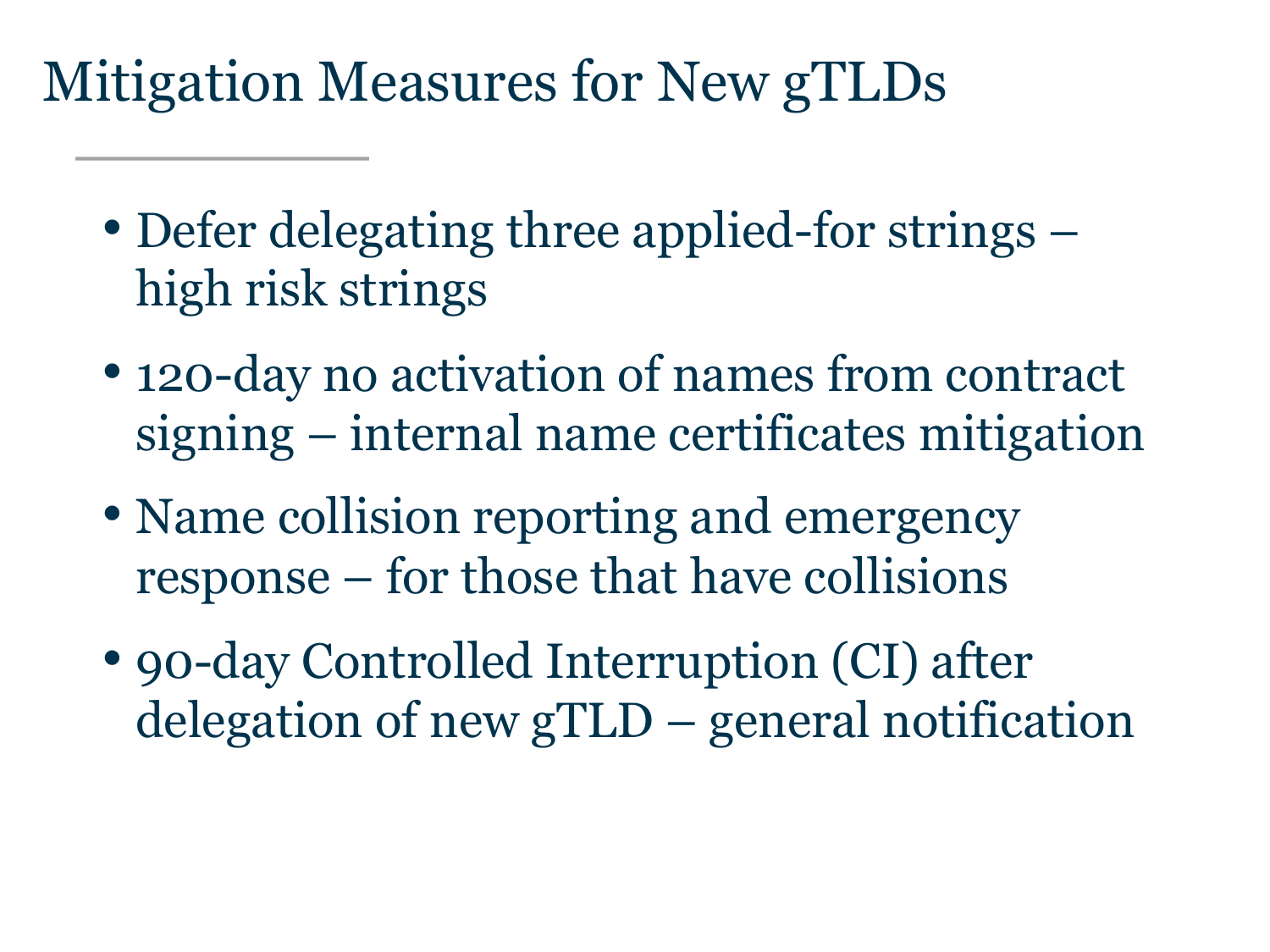### $\sum_{i=1}^{n}$ Controlled Interruption

- When a new generic top-level domain opens
	- <sup>o</sup> A set of responses are returned for:
		- all names (wildcard TLD CI); or
		- a set of names that might be subjects of collision (SLD CI)
	- <sup>o</sup> Designed to be a nuisance to those leaking queries
	- <sup>o</sup> Designed to contain the damage of a data breach
- "Breadcrumbs" left in
	- <sup>o</sup> Logs (of connection failures)
	- <sup>o</sup> Intrusion Detection Systems (suspicious addressing)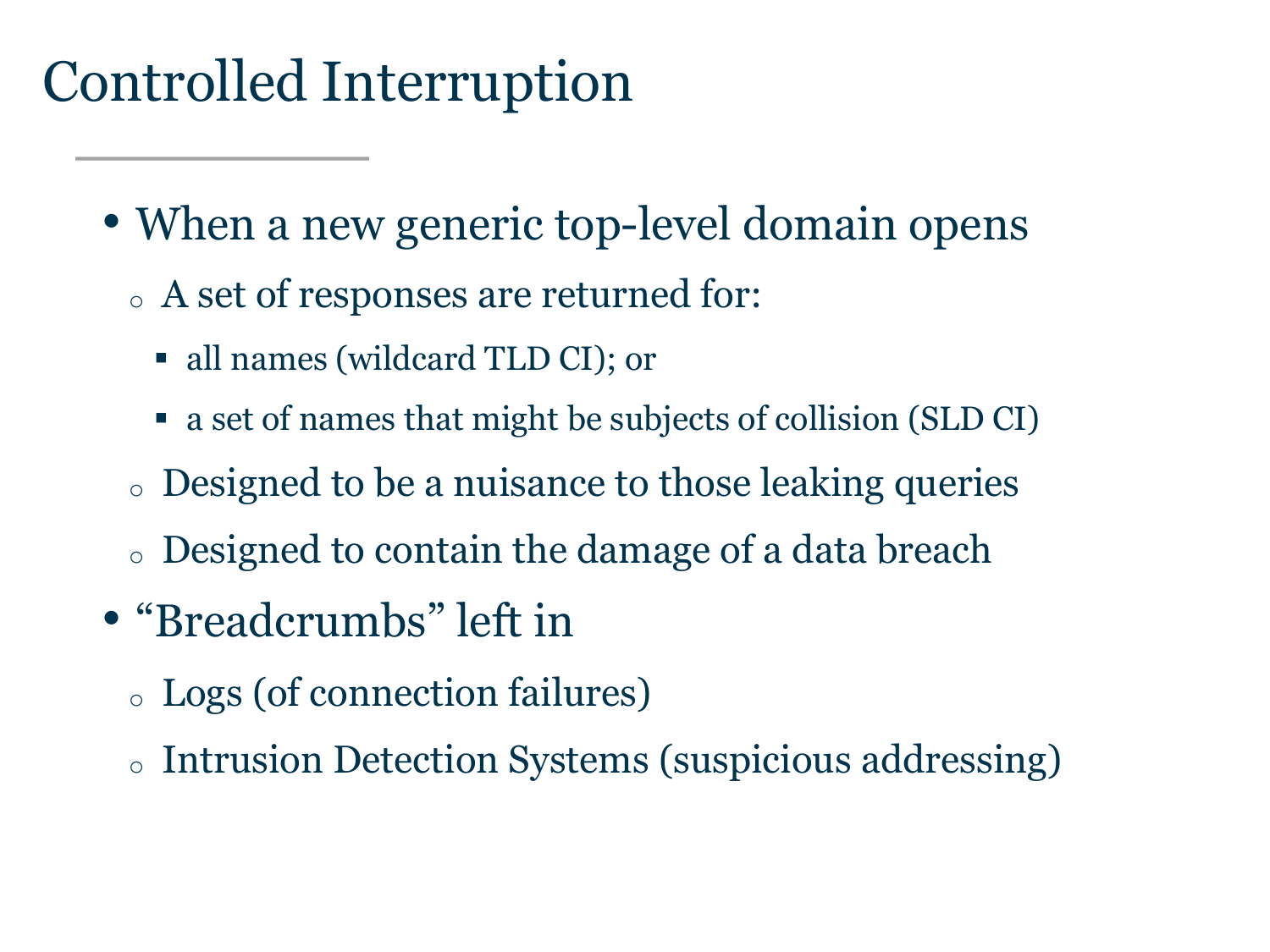#### $\overline{\phantom{a}}$ 127.0.53.53

- A "curious" loopback address
	- <sup>o</sup> Meant to make connections fail, no data sent out
	- <sup>o</sup> Meant to encourage operators to "look this up"
- Other clues that fixes are needed
	- <sup>o</sup> Mail server is "**your-dns-needs-immediateattention.<***tld***>**"
	- <sup>o</sup> SRV lookup returns that same hostname
	- <sup>o</sup> TXT record says "**Your DNS configuration needs immediate attention see https://icann.org/ namecollision**"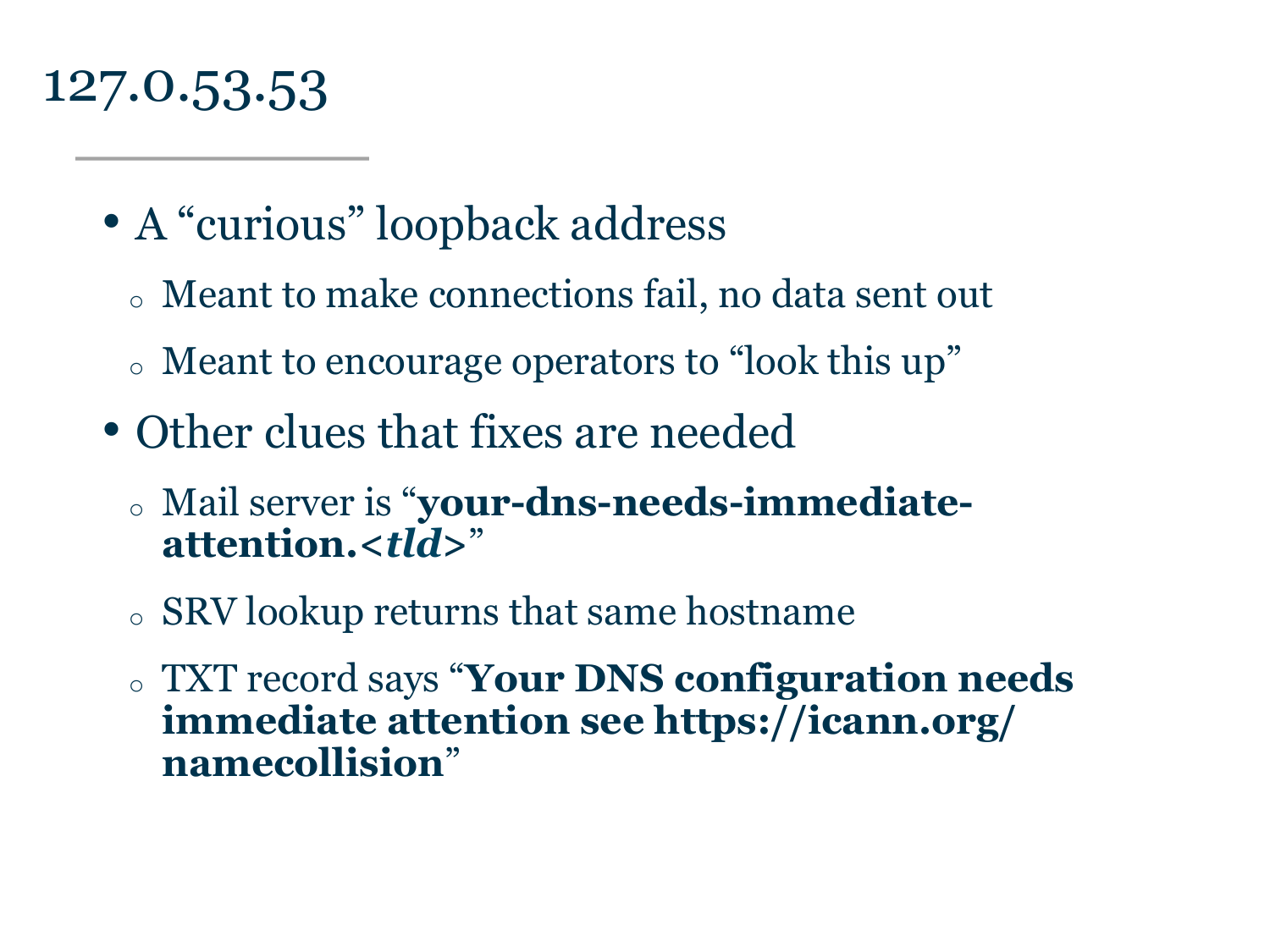#### Why no IPv6 address for CI? Text<sub>i</sub>

- IPv4 has a /8 that has become dedicated to loopback
	- <sup>o</sup> A waste, but, we have the space to play with
- IPv6 is more efficient, only a /128 for loopback
- What about IPv4 mapped addresses?
	- <sup>o</sup> Lack of standardized implementation
	- <sup>o</sup> Variations in OS treatment of those address
	- <sup>o</sup> Use less predictable than desired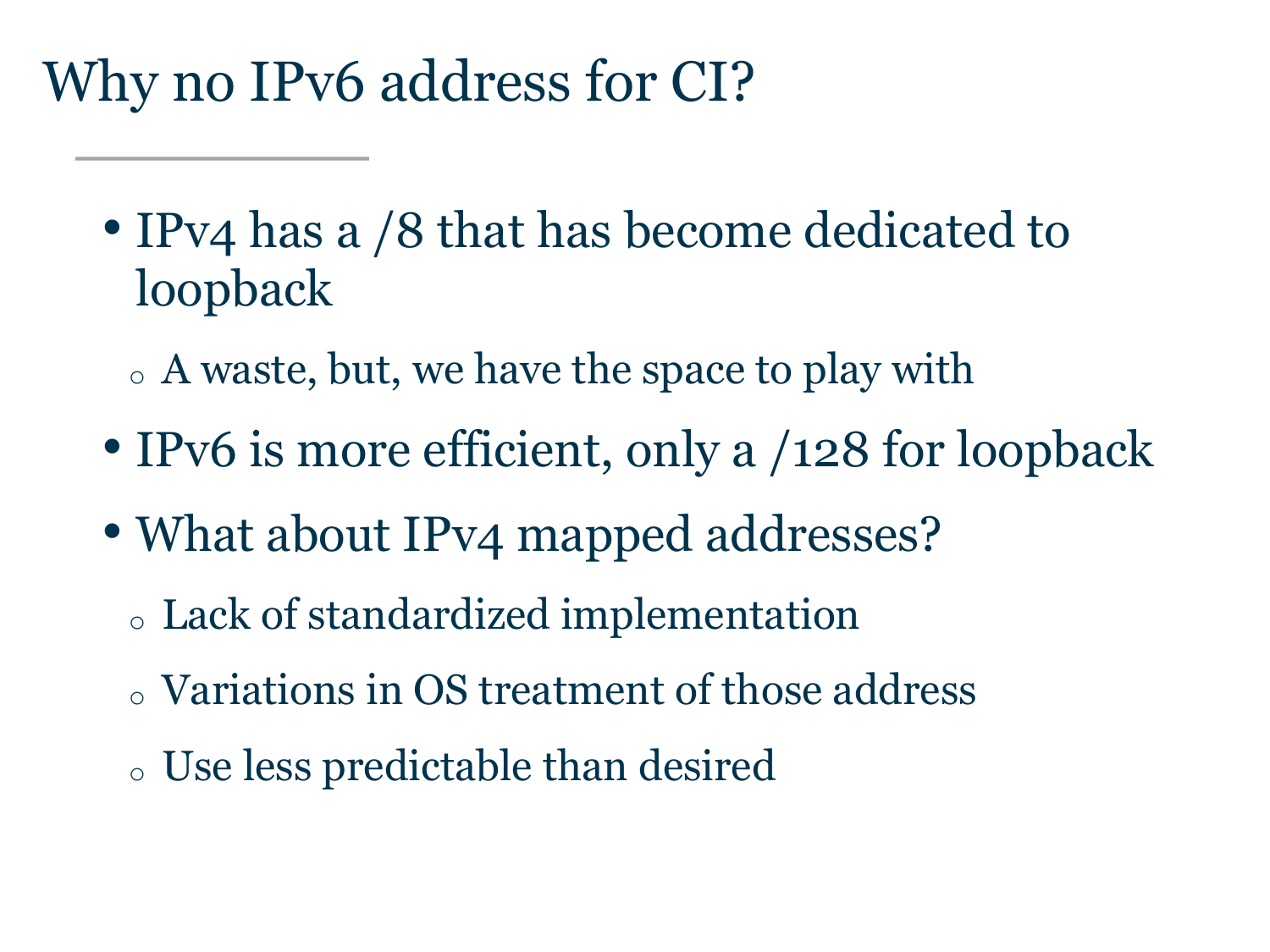#### $\overline{\phantom{a}}$ Flat SLD CI

### • At first required "flat" SLD CI:

<label>.<TLD>. 3600 IN A 127.0.53.53 

<label>.<TLD>. 3600 IN MX 10 your-dns-needs-immediateattention.<TLD>. 

<label>.<TLD>. 3600 IN SRV 10 10 0 your-dns-needs-immediateattention.<TLD>. 

<label>.<TLD>. 3600 IN TXT "Your DNS configuration needs immediate attention see https://icann.org/namecollision"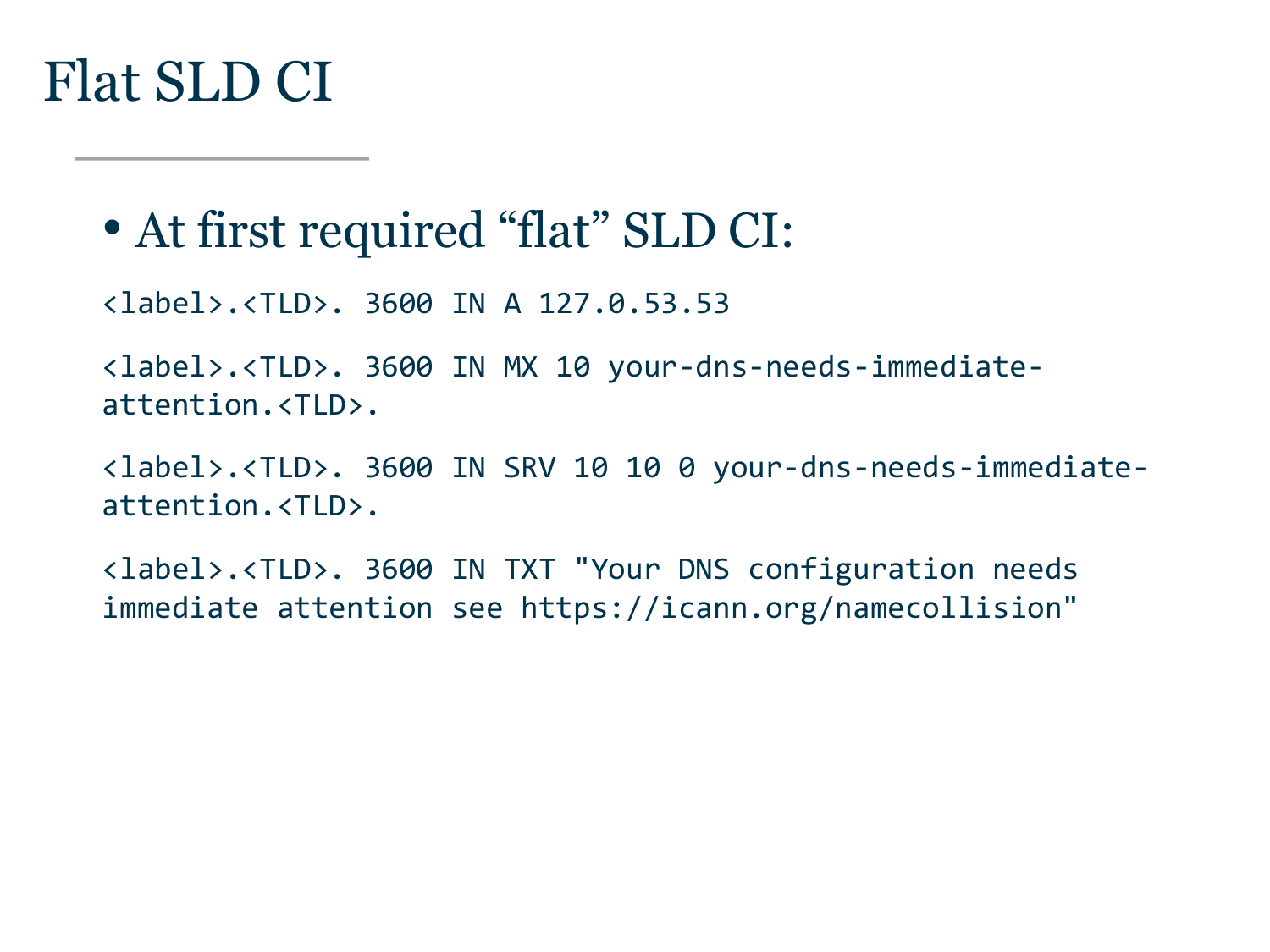#### Wildcard SLD CI  $\frac{1}{2}$

• Now strongly recommend adding "Wildcard":

 $*.$ <label>.<TLD>. 3600 IN A 127.0.53.53

\*.<label>.<TLD>. 3600 IN MX 10 your-dns-needs-immediateattention.<label>.<TLD>. 

\*.<label>.<TLD>. 3600 IN SRV 10 10 0 your-dns-needsimmediate-attention.<label>.<TLD>. 

\*.<label>.<TLD>. 3600 IN TXT "Your DNS configuration needs immediate attention see https://icann.org/namecollision"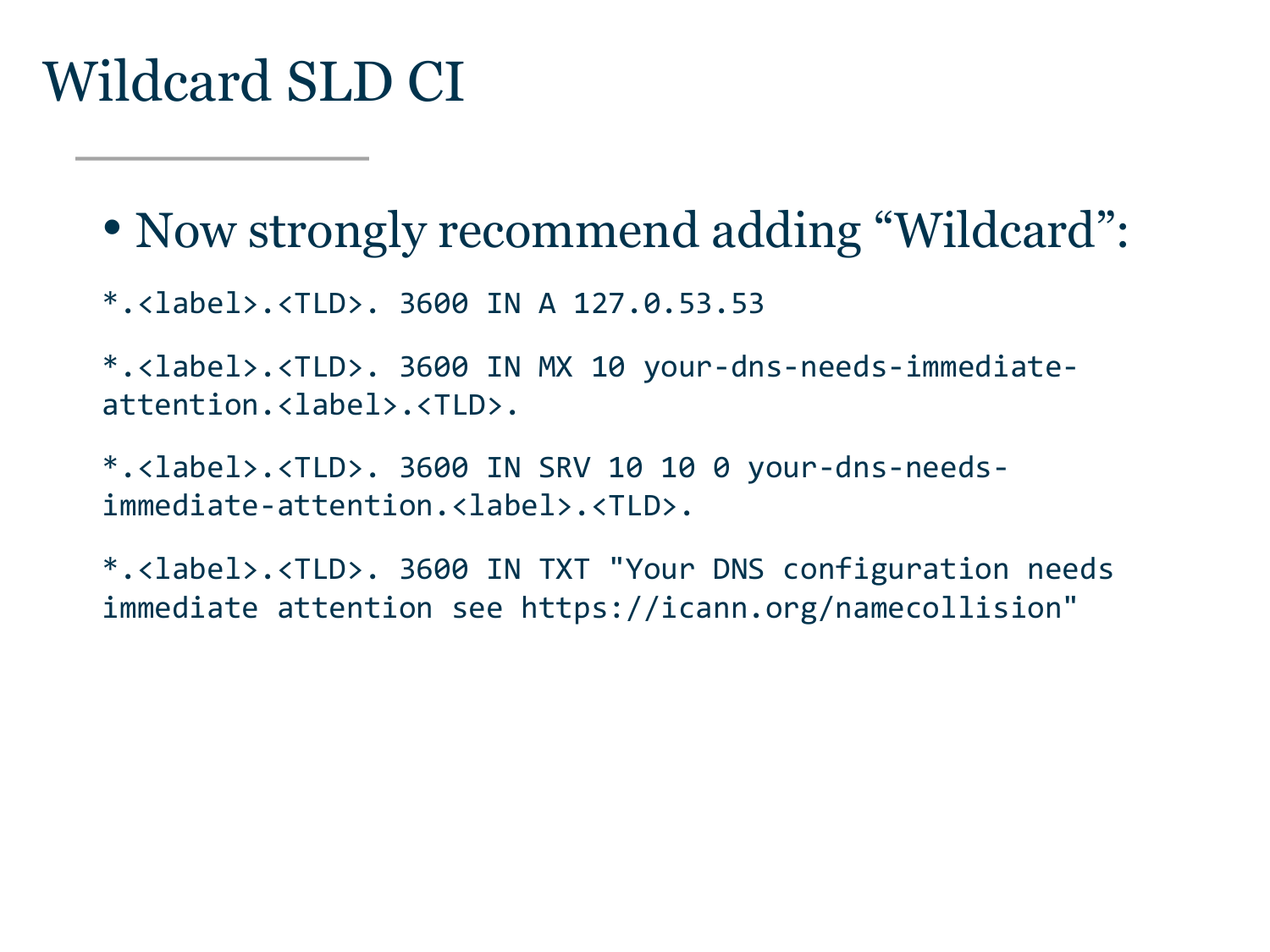$\overline{\phantom{a}}$ Current Status of CI

From ICANN CI monitoring:

- 344 TLDs in SLD CI
- 70 TLDs in Wildcard TLD CI
- 4 TLDs have not yet started CI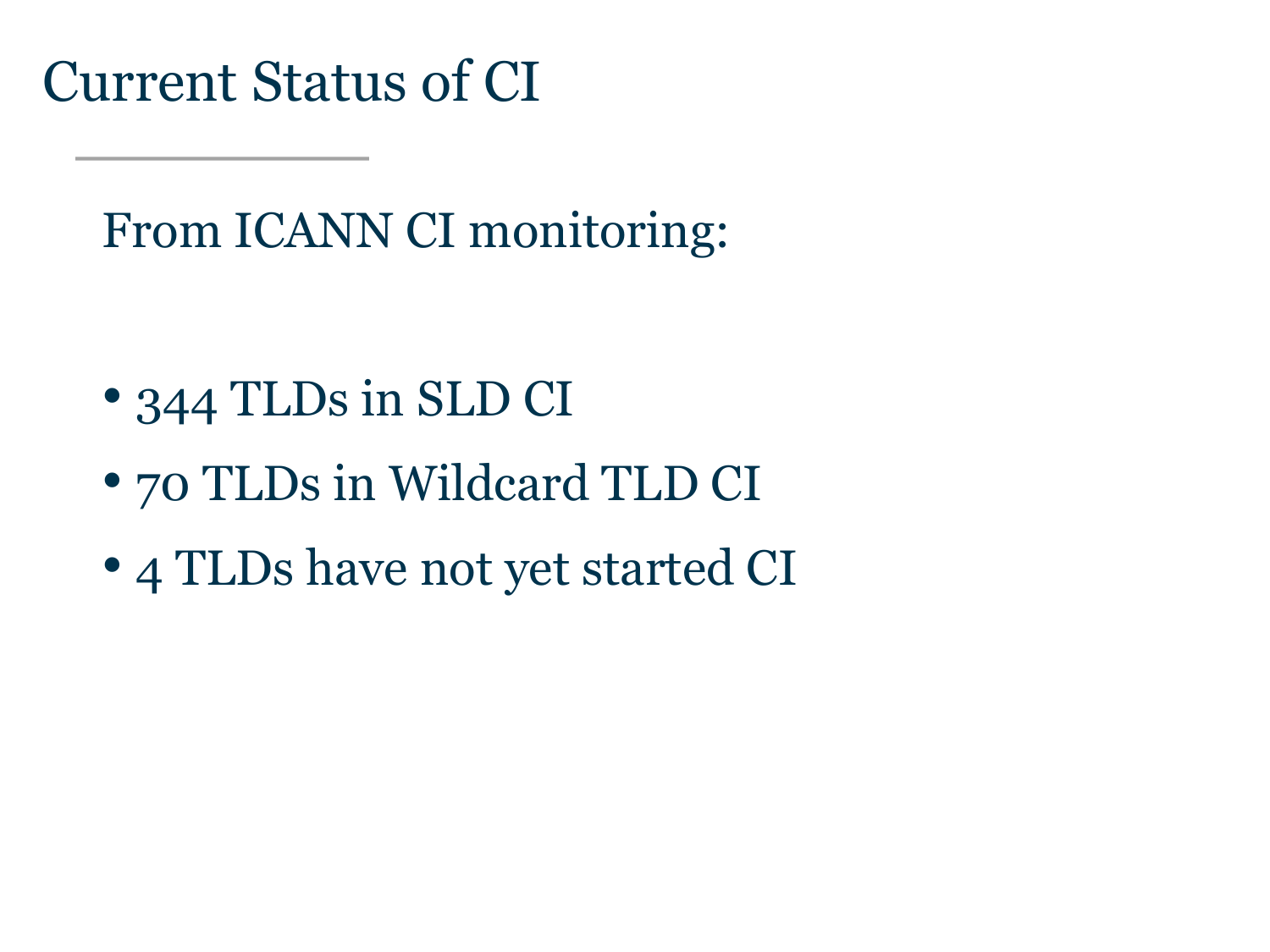#### Web Ads Statistics  $\ddot{\phantom{a}}$

Campaign dates: 24 July – 6 Oct 2014

- Impressions: 4,543
- Clicks: 399
- Click through rate: 8.78%
- #1 keyword: 127.0.53.53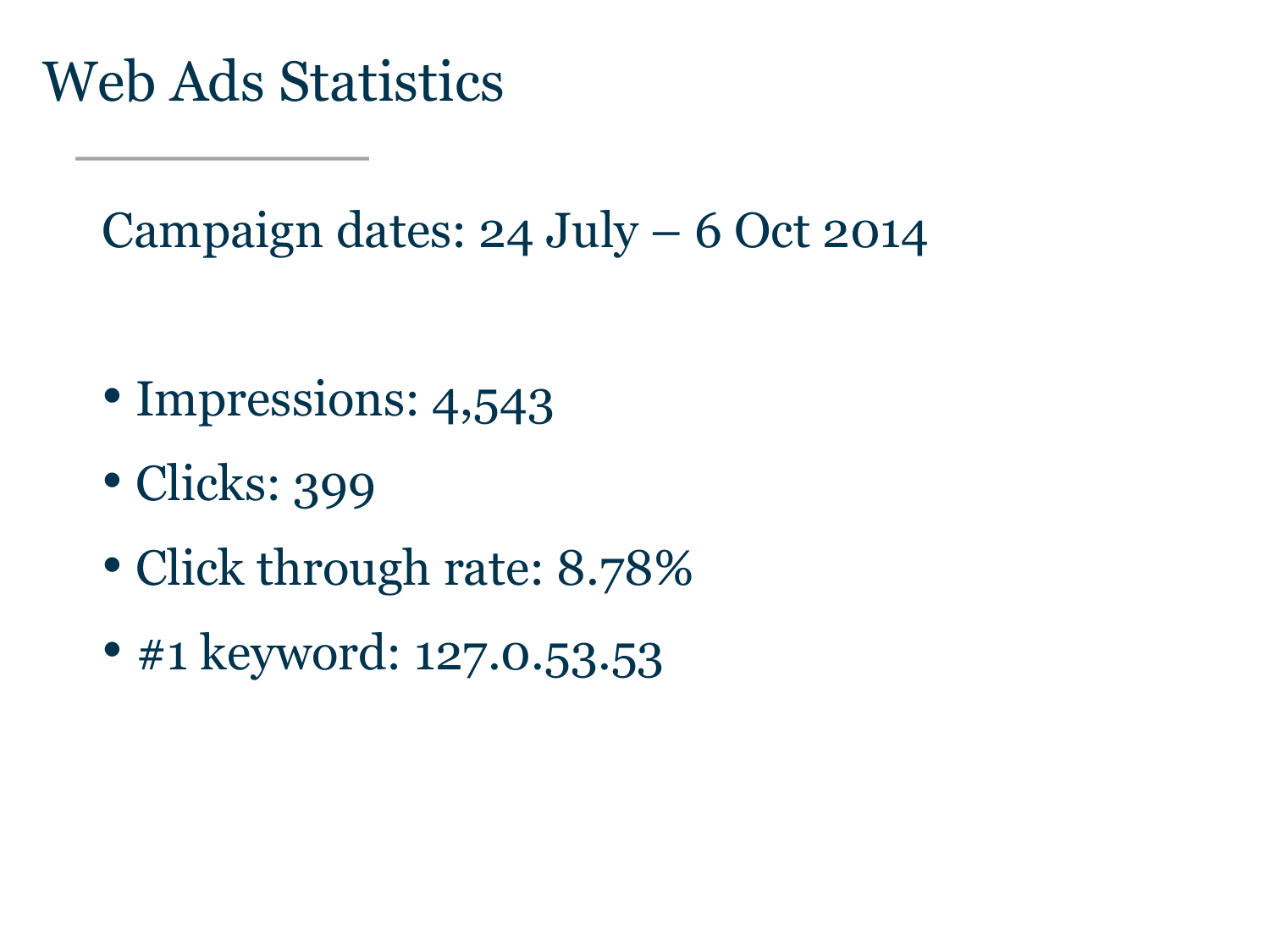#### $T^{\text{c}}$ Reports of Harm

- Received 13 reports so far
	- <sup>o</sup> 7 are search list related
	- <sup>o</sup> 4 are non-public DNS names
	- <sup>o</sup> 1 caused by configuration typo
	- <sup>o</sup> 1 unknown
- No reports involve harm to human life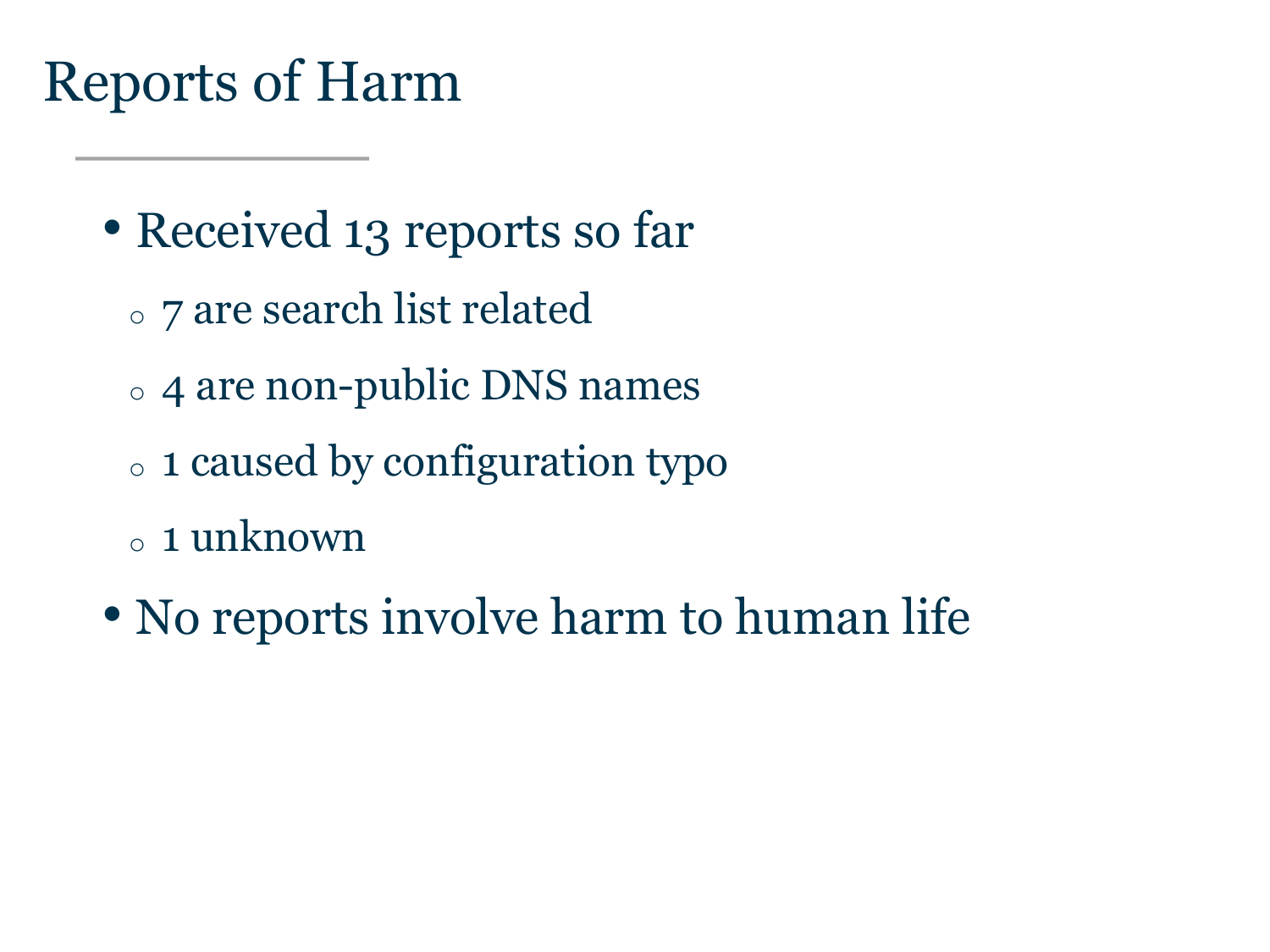## Where to Obtain Help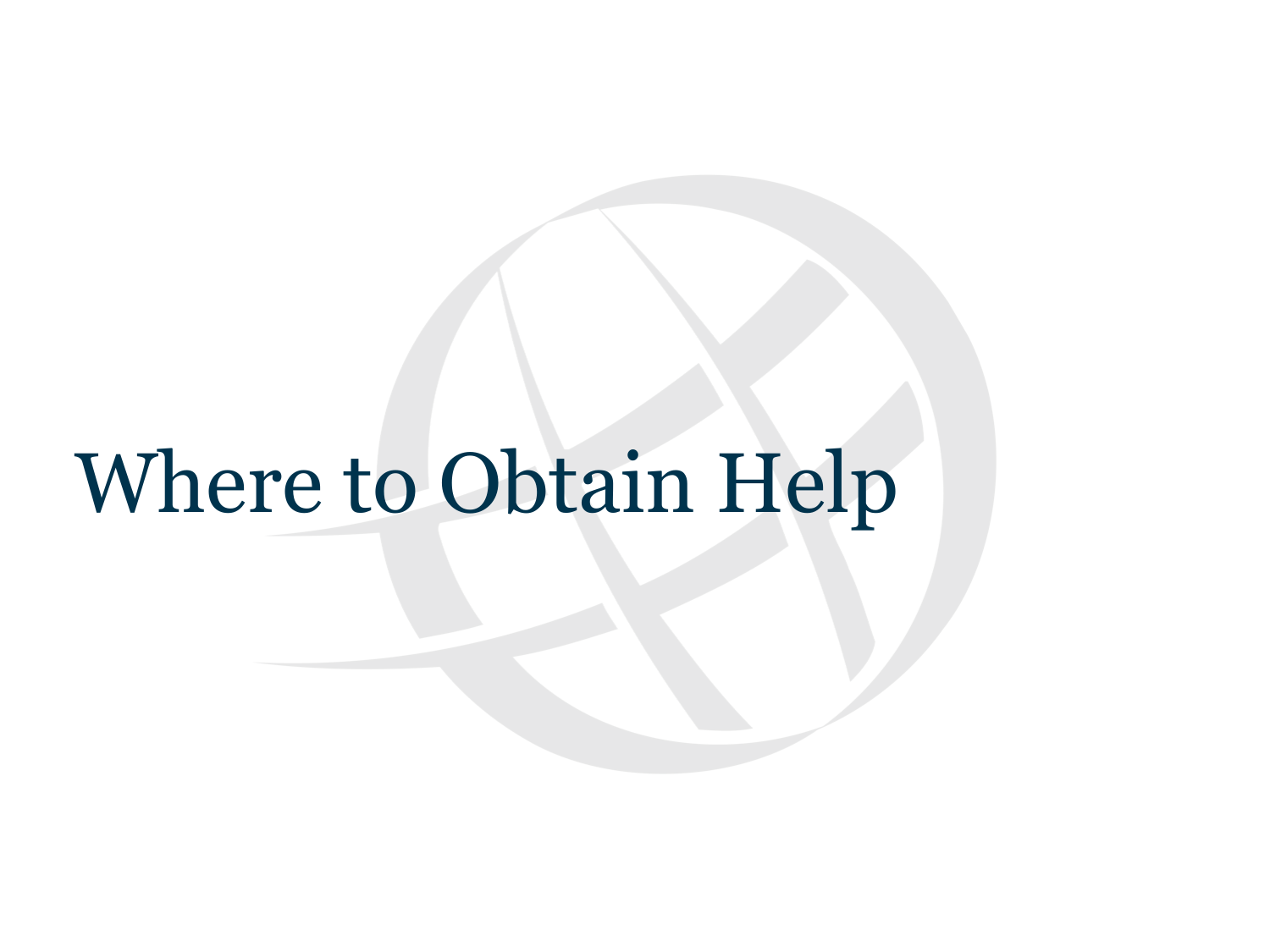#### $\overline{\phantom{a}}$ How to Avoid Name Collisions

- Use only Public-DNS, Fully Qualified Domain Names
- Avoid or limit reliance on search lists

Make sure to catch all the places where short, unqualified domain names have been used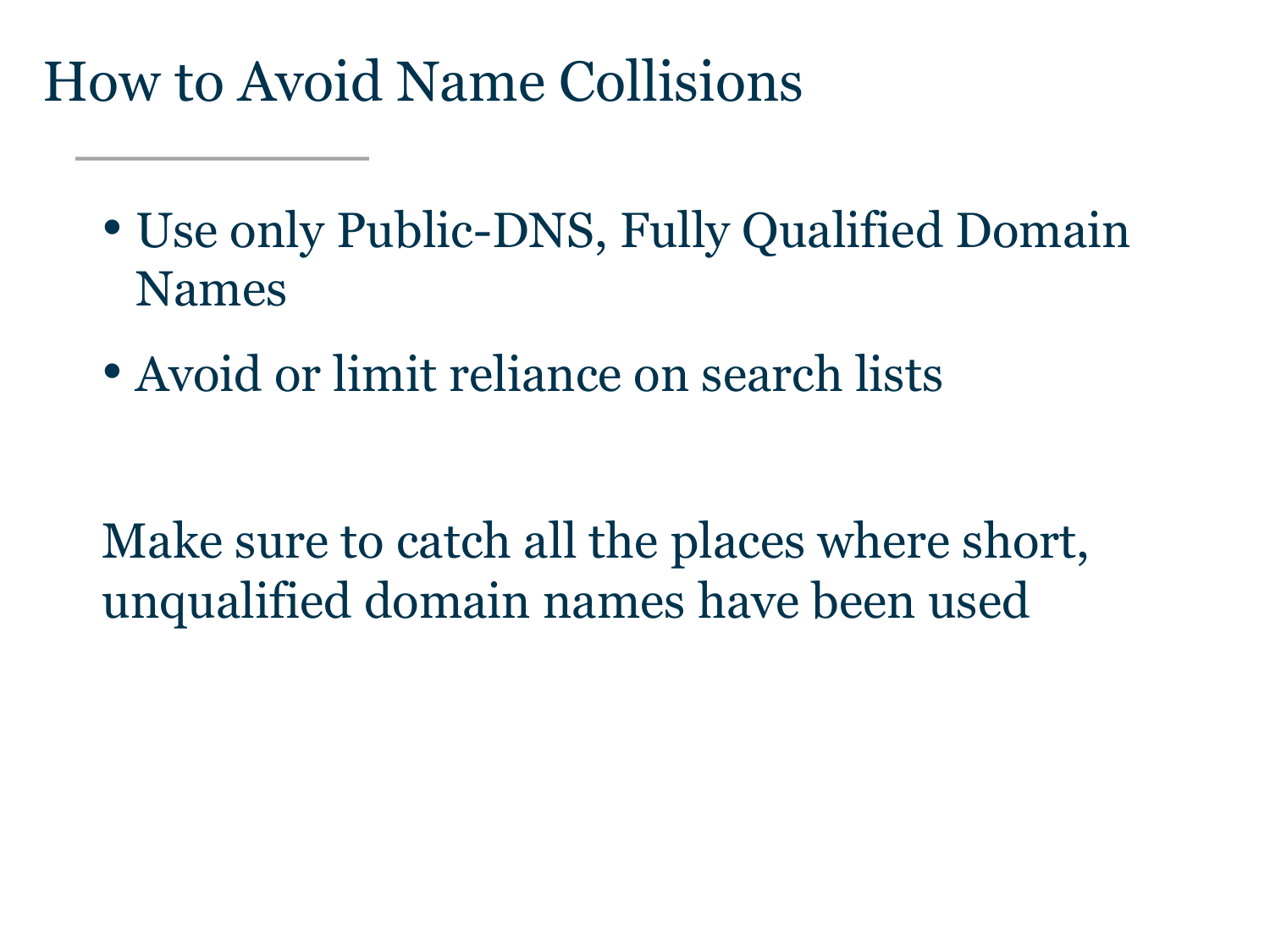#### t top **Resources**

- Guide to Name Collision Identification and Mitigation for IT Professionals
	- <sup>o</sup> https://www.icann.org/en/system/files/files/namecollision-mitigation-01aug14-en.pdf
- If suffering name collision, report it to ICANN
	- <sup>o</sup> https://forms.icann.org/en/help/name-collision/ report-problems
- For further information, consult
	- <sup>o</sup> https://icann.org/namecollision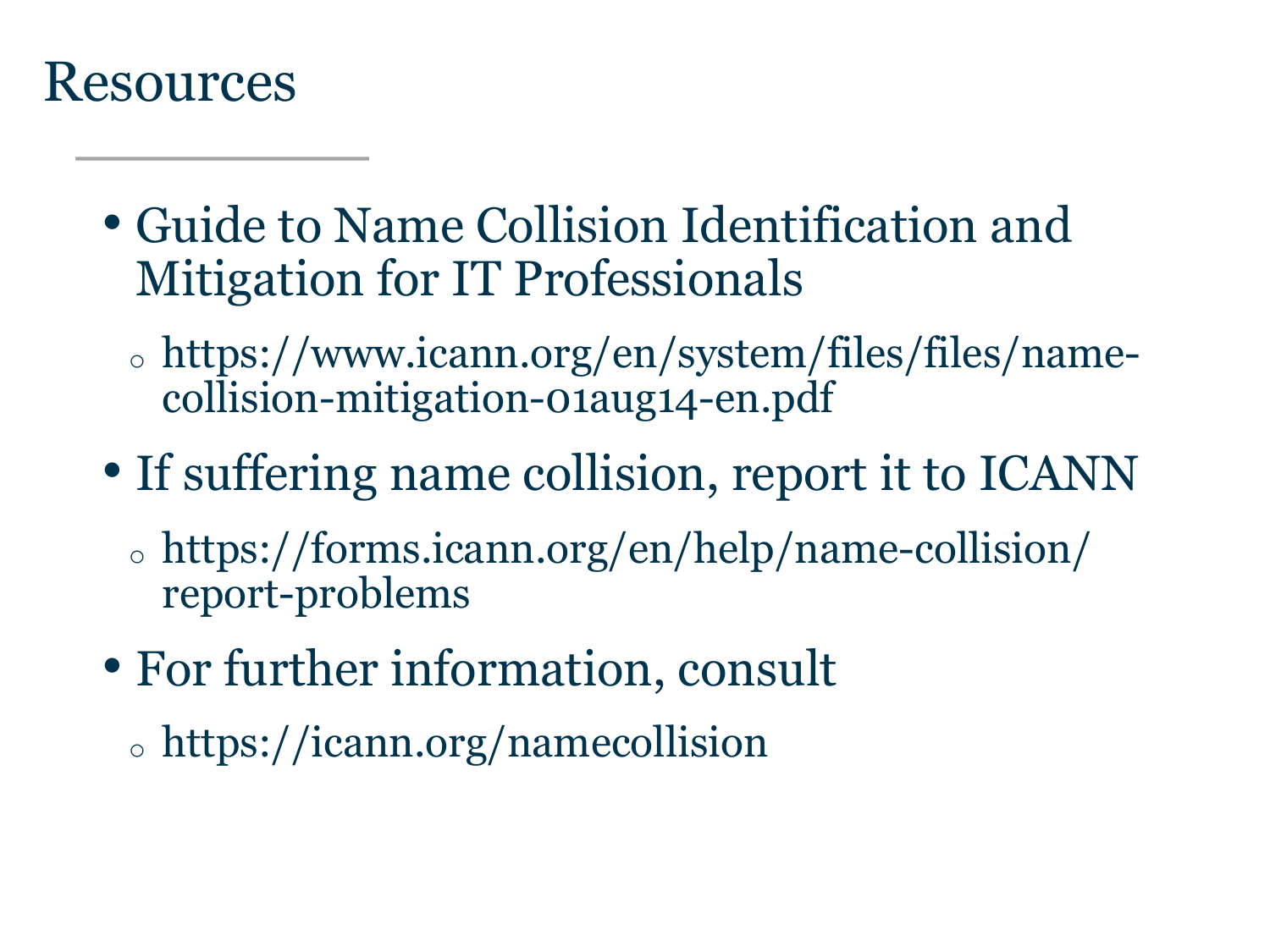

- Want to know "what's coming"?
	- <sup>o</sup> https://newgtlds.icann.org/newgtlds.csv
	- <sup>o</sup> Includes name, contract date, delegation date

https://icann.org/namecollision